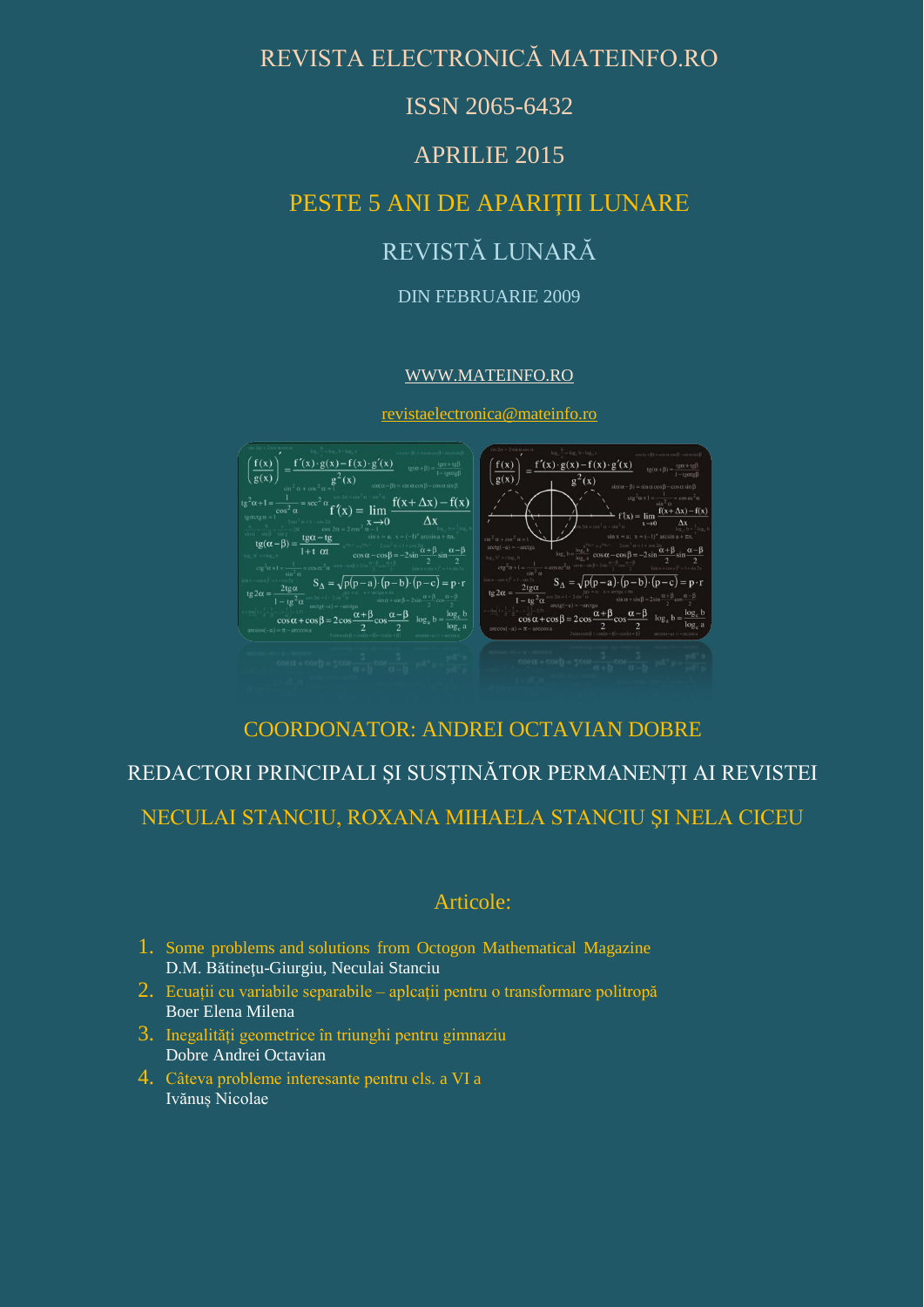# **1.Some problems and solutions from Octogon Mathematical Magazine**

## **by D.M. Bătineţu-Giurgiu, Bucharest, Romania and Neculai Stanciu, Buzău, Romania**

**PP.21173.** Denote  $S<sub>n</sub>$  the sum of the first *n* terms of an arithmetical progression. Prove that

$$
\sum_{n=1}^m \left( \frac{1}{2n-1} \sum_{k=1}^{2n-1} \frac{S_{2k-1}}{2k-1} \right) = S_m \, .
$$

**Solution.** Let *r* be the ratio of progression, so  $a_i = a_1 + (i-1)r$ . We have:

$$
S_{2k-1} = \sum_{i=1}^{2k-1} (a_1 + (i-1)r) = (2k-1)a_1 + r \sum_{i=1}^{2k-1} (i-1) = (2k-1)a_1 + \frac{(2k-2)(2k-1)}{2} \cdot r =
$$
  
=  $(2k-1)a_1 + (k-1)(2k-1)r$ .  
Yields that 
$$
\sum_{k=1}^{2n-1} \frac{S_{2k-1}}{2k-1} = \sum_{k=1}^{2n-1} (a_1 + (k-1)r) = (2n-1)a_1 + (n-1)(2n-1)r
$$
, therefore  

$$
\sum_{n=1}^{m} \left(\frac{1}{2n-1} \sum_{k=1}^{2n-1} \frac{S_{2k-1}}{2k-1}\right) = \sum_{n=1}^{m} (a_1 + (n-1)r) = \sum_{n=1}^{m} a_n = S_m
$$
, and we are done.

**PP.21174.** Prove that

1) 44...488...89 = 
$$
\left( \underbrace{66...6}_{n-1} \right)^2
$$
; 2) 11...1 = 22...2 +  $\left( \underbrace{33...3}_{n} \right)^2$  (correction).

**Solution.** We denote  $\underline{11...1} = a$  $11...1 = a$ . We have:

1) 
$$
\frac{44...488...89}{n} = \left(\frac{66...6}{n-1}\right)^2
$$
  
\n
$$
\Leftrightarrow 4a \cdot 10^n + 8a + 1 = (6a + 1)^2 \Leftrightarrow 4a \cdot 10^n + 8a = 36a^2 + 12a
$$
  
\n
$$
\Leftrightarrow 10^n + 2 = 9a + 3 \Leftrightarrow 100...02 = 99...9 + 3, \text{ which is true.}
$$
  
\n2) 
$$
\underbrace{11...1}_{2n} = 22...2 + \left(33...3 \atop n\right)^2 \Leftrightarrow a \cdot 10^n + a = 2a + 9a^2
$$
  
\n
$$
\Leftrightarrow 10^n + 1 = 9a + 2 \Leftrightarrow 100...0 = 99...9 + 1, \text{ evidently true.}
$$

The proof is complete.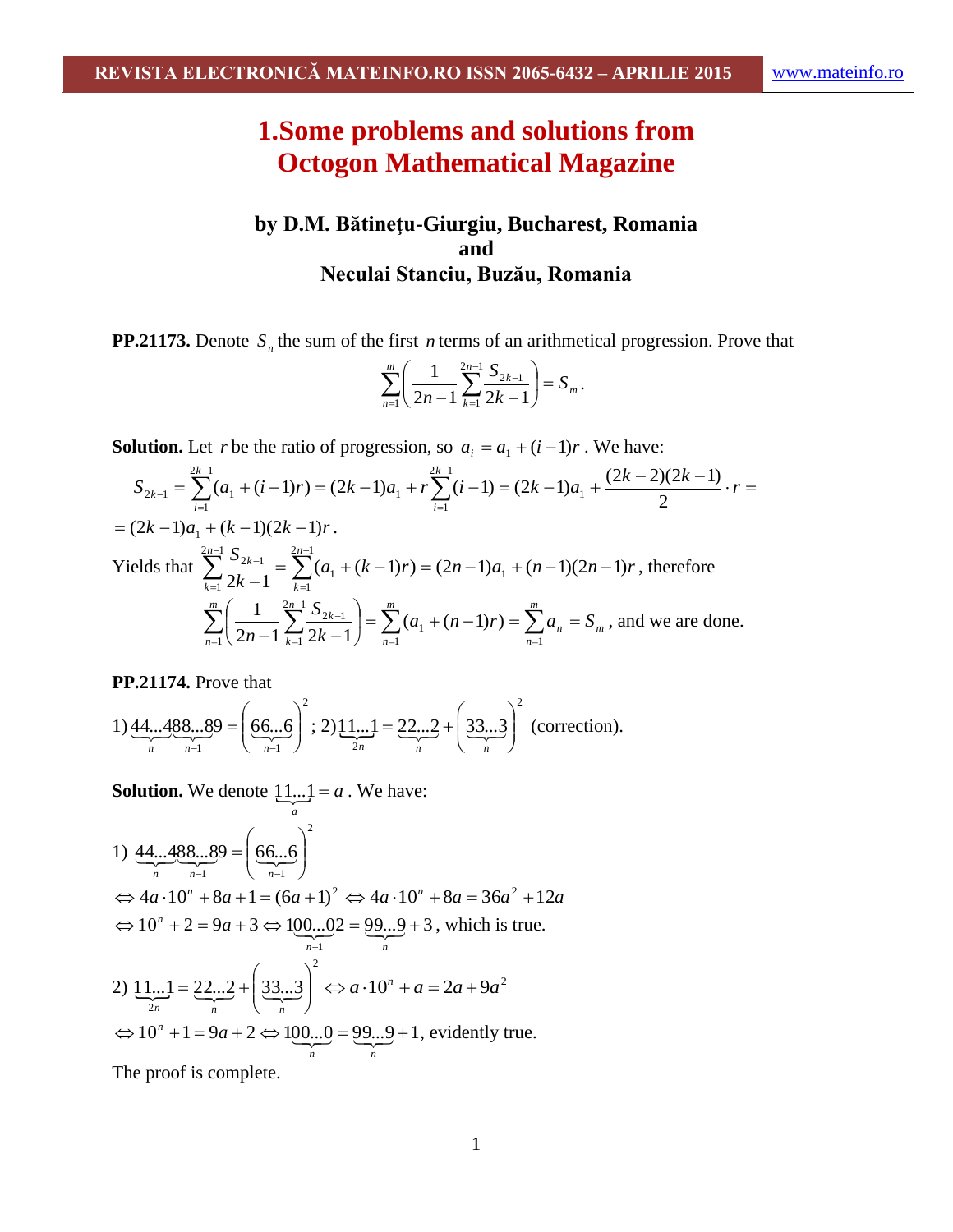**PP.21178.** The real numbers  $a_1 < a_2 < ... < a_n$  are in arithmetical progression if and only if and only if 1  $(a_2 - a_1)^2 + (a_3 - a_2)^2 + ... + (a_n - a_{n-1})^2 = \frac{(a_n - a_1)^2}{n}$  $(a_n - a_1)^2$ 2  $3 - u_2$ 2  $2 - u_1$  +  $(u_3 - u_2)$  + ... +  $(u_n - u_{n-1})$  -  $\frac{1}{n}$  $(-a_1)^2 + (a_3 - a_2)^2 + ... + (a_n - a_{n-1})^2 = \frac{(a_n - a_1)^2}{n-1}$  $(a_2 - a_1)^2 + (a_3 - a_2)^2 + ... + (a_n - a_{n-1})^2 = \frac{(a_n - a_1)^2}{n}$ 

**Solution.** " $\Rightarrow$ " If  $a_1, a_2, ..., a_n$  are in arithmetical progression with the ratio r we have

$$
(a_2 - a_1)^2 + (a_3 - a_2)^2 + \dots + (a_n - a_{n-1})^2 = \frac{(a_n - a_1)^2}{n-1} \Leftrightarrow (n-1)r^2 = \frac{(n-1)^2r^2}{n-1}, \text{ true.}
$$
  
" $\Leftrightarrow$ " We suppose that  $(a_2 - a_1)^2 + (a_3 - a_2)^2 + \dots + (a_n - a_{n-1})^2 = \frac{(a_n - a_1)^2}{n-1}$  is true.

For  $n = 3$ , we obtain:

be the ratio.

$$
(a_2 - a_1)^2 + (a_3 - a_2)^2 = \frac{(a_3 - a_1)^2}{2}
$$
  
\n
$$
\Leftrightarrow 2a_1^2 + 2a_2^2 - 4a_1a_2 + 2a_2^2 + 2a_3^2 - 4a_2a_3 = a_1^2 + a_3^2 - 2a_1a_3
$$
  
\n
$$
\Leftrightarrow a_1^2 + 4a_2^2 + a_3^2 - 4a_1a_2 + 2a_1a_3 - 4a_2a_3 = 0
$$
  
\n
$$
\Leftrightarrow (a_1 - 2a_2 + a_3)^2 = 0 \Leftrightarrow 2a_2 = a_1 + a_3
$$
, so  $a_1, a_2, a_3$  are in in arithmetical progression and let  $r$ 

We suppose that  $a_1, a_2, ..., a_{n-1}$  are in arithmetical progression. Denoting  $a_n - a_1 = x$ , we obtain successively:

$$
(n-2)r^2 + (x - (n-2)r)^2 = \frac{x^2}{n-1}
$$
  
\n
$$
\Leftrightarrow x^2 - 2(n-1)rx + (n-1)^2r^2 = 0 \Leftrightarrow (x - (n-1)r)^2 = 0,
$$
  
\nSo  $a_n = a_1 + (n-1)r$ , i.e.  $a_1, a_2, ..., a_n$  are in arithmetical progression, and the proof is complete.

**PP.21180.** Let  $a_1 < a_2 < ... < a_n$  be real numbers. Prove that:

 $\div a_1, a_2, \dots, a_n$  are in arithmetical progression if and only if:

$$
\frac{1}{a_2 - a_1} + \frac{1}{a_3 - a_2} + \dots + \frac{1}{a_n - a_{n-1}} = \frac{(n-1)^2}{a_n - a_1}.
$$

#### **Solution.**

" $\Rightarrow$ " If  $a_1, a_2, ..., a_n$  are in arithmetical progression with the ratio r, then:  $a_2 - a_1 = r, ..., a_n - a_{n-1} = r, a_n - a_1 = (n-1)r$  so the relation to prove becomes  $n-1)r$ *n r n*  $(n-1)$ 1  $(n-1)^2$  $\overline{a}$  $\frac{-1}{n} = \frac{(n-1)^2}{(n-1)^2}$ , true. " $\leftarrow$ " We assume that the relation from the statement is true. For  $n = 3$ , we obtain:  $2 - u_1 - u_3$ 2  $1 - 2u_2 + u_3$  $2 - u_1$   $u_3 - u_2$   $u_3 - u_1$  $\frac{1}{a}$  +  $\frac{1}{a}$  =  $\frac{4}{a}$   $\Leftrightarrow$   $(a_1 - 2a_2 + a_3)^2 = 0 \Leftrightarrow 2a_2 = a_1 + a_2$  $a_2 - a_1$   $a_3 - a_2$   $a_3 - a_3$  $\Leftrightarrow (a_1 - 2a_2 + a_3)^2 = 0 \Leftrightarrow 2a_2 = a_1 +$  $\overline{a}$  $=$  $\overline{a}$  $\ddot{}$  $\overline{a}$ , so  $a_1, a_2, a_3$  are in arithmetical progression.

We assume that  $a_1, a_2, ..., a_{n-1}$  are in arithmetical progression with the ratio r. We have: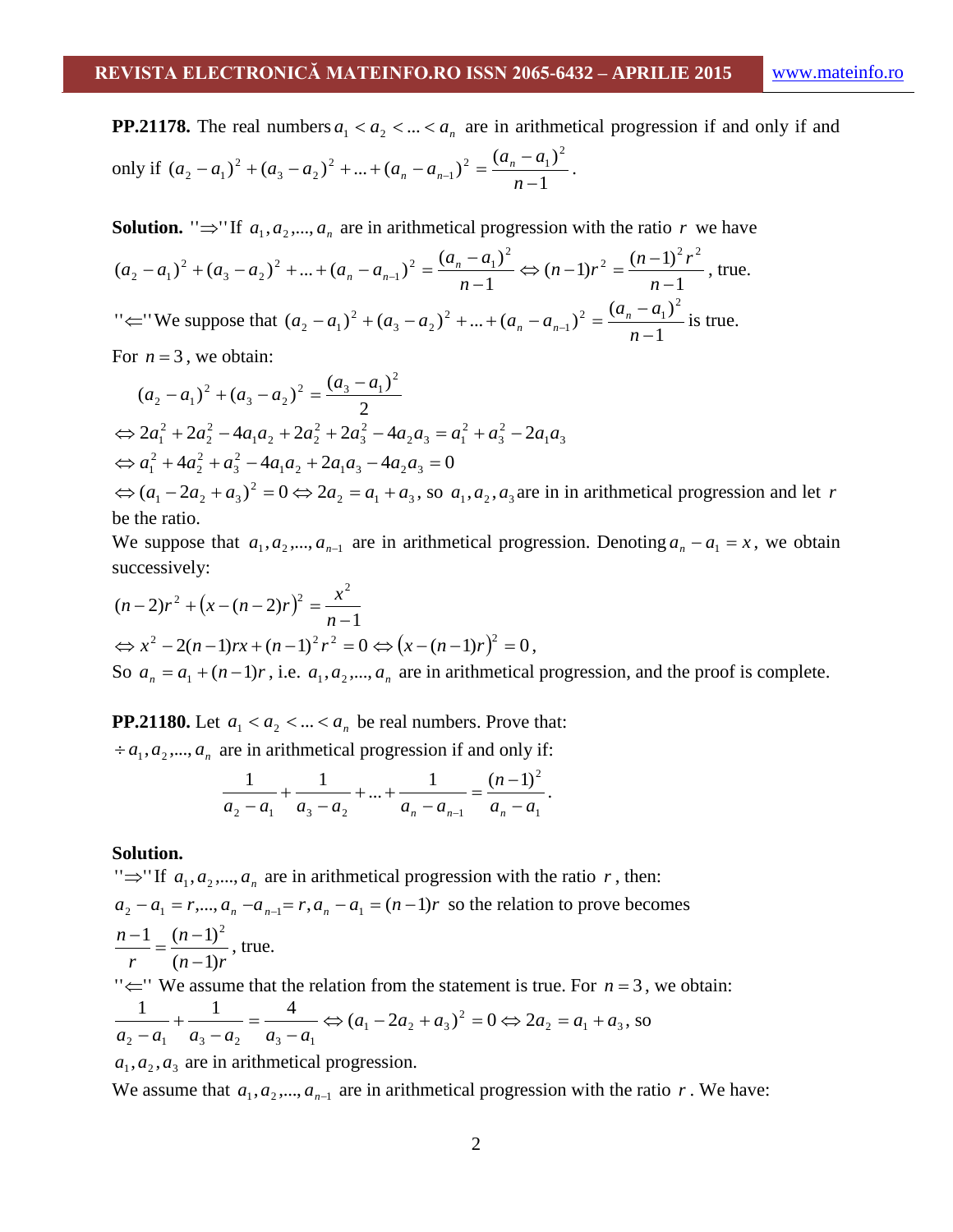$$
\frac{1}{a_2-a_1}+\frac{1}{a_3-a_2}+\ldots+\frac{1}{a_n-a_{n-1}}=\frac{(n-1)^2}{a_n-a_1} \Leftrightarrow \frac{n-2}{r}+\frac{1}{a_n-a_1-(n-2)r}=\frac{(n-1)^2}{a_n-a_1}.
$$

Denoting  $y = a_n - a_1$ , after some algebra we have:

$$
\frac{n-2}{r} + \frac{1}{y - (n-2)r} = \frac{(n-1)^2}{y} \Leftrightarrow [y - (n-1)r]^2 = 0
$$
, so  $y = (n-1)r$ , i.e.

 $a_n = a_1 + (n-1)r$ . Therefore, by mathematical induction we deduce that  $a_1, a_2, ..., a_n$  are in arithmetical progression, and the proof is complete.

**PP.21194.** Let  $a_1, a_2, ..., a_{n+1} \in R^*$  be an arithmetical progression.

Prove that: 
$$
\frac{1}{n-2} \left( \frac{1}{a_1 a_2} + \frac{1}{a_2 a_3} + \dots + \frac{1}{a_{n-2} a_{n-1}} \right) + \frac{1}{n} \left( \frac{1}{a_1 a_2} + \frac{1}{a_2 a_3} + \dots + \frac{1}{a_n a_{n+1}} \right) =
$$

$$
= \frac{2a_n}{a_1 a_{n-1} a_{n+1}}
$$
 for all  $n \in \mathbb{N}$ ,  $n \ge 3$ .

**Solution.** Since, if denote by r the ratio of the given progression, we have:

$$
\frac{1}{a_1 a_2} = \frac{1}{r} \left( \frac{1}{a_1} - \frac{1}{a_2} \right) \text{ etc., yields:}
$$
\n
$$
\frac{1}{n-2} \left( \frac{1}{a_1 a_2} + \frac{1}{a_2 a_3} + \dots + \frac{1}{a_{n-2} a_{n-1}} \right) + \frac{1}{n} \left( \frac{1}{a_1 a_2} + \frac{1}{a_2 a_3} + \dots + \frac{1}{a_n a_{n+1}} \right) =
$$
\n
$$
= \frac{1}{n-2} \cdot \frac{1}{r} \left( \frac{1}{a_1} - \frac{1}{a_2} + \frac{1}{a_2} - \frac{1}{a_3} + \dots + \frac{1}{a_{n-2}} - \frac{1}{a_{n-1}} \right) +
$$
\n
$$
+ \frac{1}{n} \cdot \frac{1}{r} \left( \frac{1}{a_1} - \frac{1}{a_2} + \frac{1}{a_2} - \frac{1}{a_3} + \dots + \frac{1}{a_n} - \frac{1}{a_{n+1}} \right) = \frac{1}{(n-2)r} \left( \frac{1}{a_1} - \frac{1}{a_{n-1}} \right) +
$$
\n
$$
+ \frac{1}{nr} \left( \frac{1}{a_1} - \frac{1}{a_{n+1}} \right) = \frac{1}{(n-2)r} \cdot \frac{a_{n-1} - a_1}{a_1 a_{n-1}} + \frac{1}{nr} \cdot \frac{a_{n+1} - a_1}{a_1 a_{n+1}} =
$$
\n
$$
= \frac{1}{(n-2)r} \cdot \frac{(n-2)r}{a_1 a_{n-1}} + \frac{1}{nr} \cdot \frac{nr}{a_1 a_{n+1}} = \frac{a_{n+1} + a_{n-1}}{a_1 a_{n-1} a_{n+1}} = \frac{2a_n}{a_1 a_{n-1} a_{n+1}},
$$
 and we are done.

**PP.21199.** If  $a, b, c \in R$ , then  $\sum (a - b)(1 + bc)(1 + ca) = (a - b)(b - c)(c - a)$ .

**Solution.** We have: 
$$
(a - b)(1 + bc)(1 + ca) = (a + abc - b - b^2c)(1 + ca) = a + abc - b - b^2c + a^2c + a^2bc^2 - abc - ab^2c^2 = a - b + a^2c - b^2c + a^2bc^2 - ab^2c^2
$$
.  
Then,  $\sum (a - b)(1 + bc)(1 + ca) = \sum a - \sum a + \sum a^2b - \sum ab^2 + \sum a^2b^2c - \sum a^2b^2c = a^2b - ab^2 + b^2c - bc^2 + ac^2 - a^2c = ab(a - b) - c(a^2 - b^2) + c^2(a - b) = (a - b)(ab - ac - bc + c^2) = (a - b)(b - c)(c - a)$ , and the proof is complete.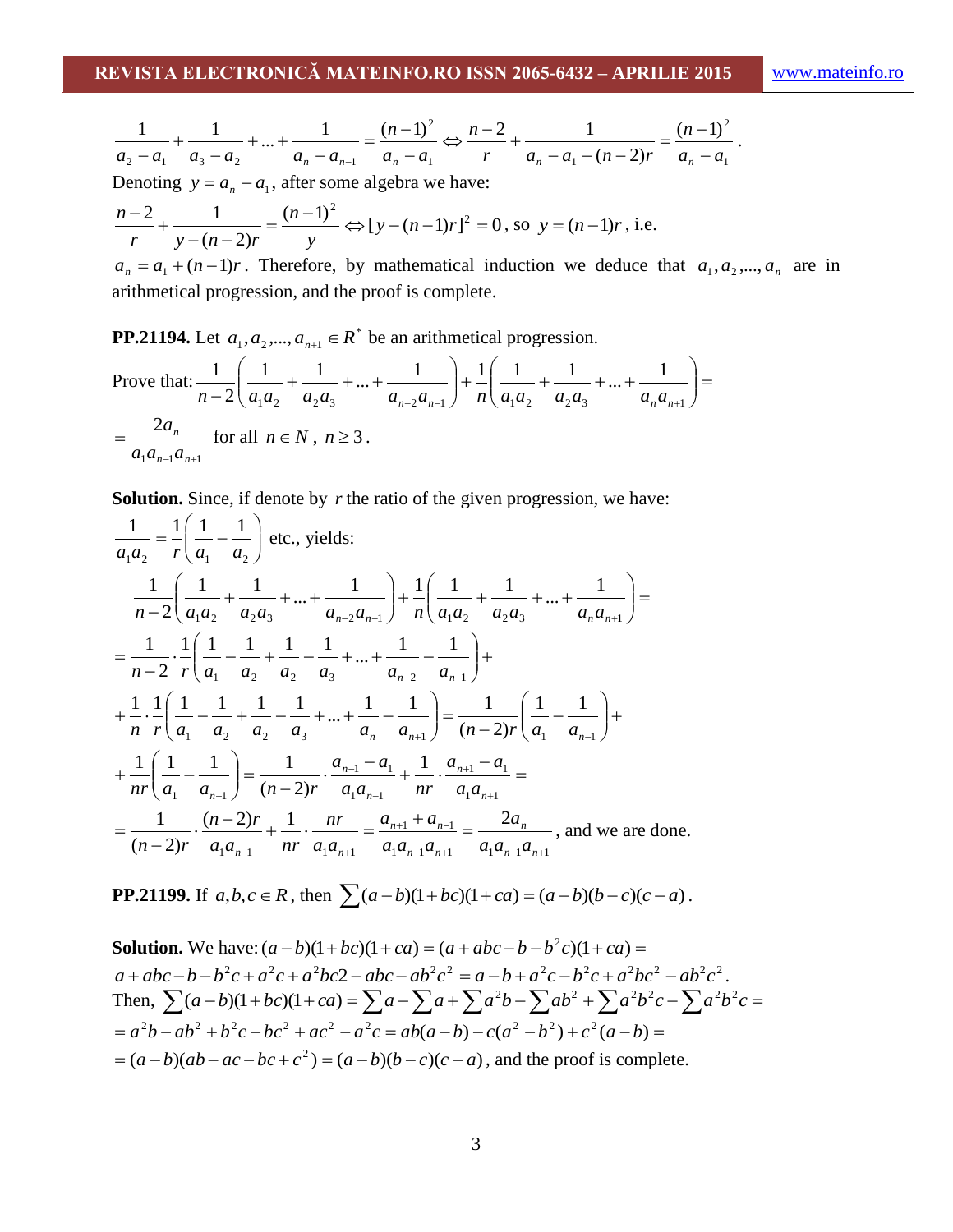**PP.21203.** If 
$$
x, y > 0
$$
, then 
$$
\frac{7}{4} + \frac{xy}{(x+y)^2} \ge \frac{\sqrt{2}(x+y)}{\sqrt{x^2 + y^2}} \ge 1 + \frac{4xy}{(x+y)^2}.
$$

### **Solution 1.** Because we have:

 $\left(\sqrt{2(x^2 + y^2)} - (x + y)\right)\sqrt{2(x^2 + y^2)} + x + y = (x - y)^2$ , thus the inequality from the left is written successively:

$$
2 - \frac{2(x+y)}{\sqrt{2(x^2 + y^2)}} \ge \frac{1}{4} - \frac{xy}{(x+y)^2} \Leftrightarrow 2 \cdot \frac{\sqrt{2(x^2 + y^2) - (x+y)} }{\sqrt{2(x^2 + y^2)}} \ge \frac{(x+y)^2 - 4xy}{4(x+y)^2}
$$

$$
\Leftrightarrow \frac{2(x-y)^2}{\sqrt{2(x^2 + y^2)} (\sqrt{2(x^2 + y^2)} + x+y)} \ge \frac{(x-y)^2}{4(x+y)^2}.
$$

If  $x = y$  we have equality; if  $x \neq y$  it remains to show that:

$$
8(x + y)^2 \ge 2(x^2 + y^2) + (x + y)\sqrt{2(x^2 + y^2)}
$$
  
\n
$$
\Leftrightarrow 6x^2 + 6y^2 + 16xy \ge (x + y)\sqrt{2(x^2 + y^2)}
$$
 (1)

Using AM-QM inequality  $2(x^2 + y^2) \ge (x + y)^2$  we have that:

$$
6x^{2} + 6y^{2} + 16xy \ge 2(x^{2} + y^{2}) = \sqrt{2(x^{2} + y^{2})} \cdot \sqrt{2(x^{2} + y^{2})} \ge (x + y)\sqrt{2(x^{2} + y^{2})}.
$$
  
The right inequality becomes:

The right inequality becomes:

$$
2 - \frac{2(x+y)}{\sqrt{2(x^2 + y^2)}} \le 1 - \frac{4xy}{(x+y)^2} \Leftrightarrow \frac{2(x-y)^2}{\sqrt{2(x^2 + y^2)} (\sqrt{2(x^2 + y^2)} + x + y)} \le \frac{(x-y)^2}{(x+y)^2}.
$$

If  $x = y$  we have equality; if  $x \neq y$  it remains to show that:

$$
2(x+y)^2 \le 2(x^2+y^2) + (x+y)\sqrt{2(x^2+y^2)} \Leftrightarrow (x+y)\sqrt{2(x^2+y^2)} \ge 4xy
$$
 (2)  
With AM-GM inequality we deduce that:

$$
(x+y)\sqrt{2(x^2+y^2)} \ge 2\sqrt{xy} \cdot \sqrt{2 \cdot 2xy} = 4xy
$$
, so (2) is true.

**Solution 2.** We denote  $\frac{x}{t} = t$ *y*  $x = t$ . The first inequality squaring becomes:

$$
\frac{49}{16} + \frac{t^2}{(t+1)^4} + \frac{7t}{2(t+1)^2} \ge \frac{2(t+1)^2}{t^2+1}
$$
  
\n
$$
\Leftrightarrow 49(t^2+1)(t+1)^4 + 16t^2(t^2+1) + 56t(t+1)^2(t^2+1) \ge 32(t+1)^6
$$
  
\n
$$
\Leftrightarrow 17t^6 + 60t^5 - 9t^4 - 136t^3 - 9t^2 + 60t + 17 \ge 0
$$
  
\n
$$
\Leftrightarrow (t-1)^2(17t^4 + 94t^3 + 162t^2 + 94t + 17) \ge 0
$$
, true for  $t > 0$ .  
\nWe proceed analogous with the second inequality:

$$
\frac{\sqrt{2}(t+1)}{\sqrt{t^2+1}} \ge 1 + \frac{4t}{(t+1)^2} \Leftrightarrow \frac{2(t+1)^2}{t^2+1} \ge 1 + \frac{16t^2}{(t+1)^4} + \frac{8t}{(t+1)^2}
$$
  

$$
\Leftrightarrow 2(t+1)^6 \ge (t+1)^4(t^2+1) + 16t^2(t^2+1) + 8t(t^2+1)(t+1)^2
$$
  

$$
\Leftrightarrow t^6 - 9t^4 + 16t^3 - 9t^2 + 1 \ge 0 \Leftrightarrow (t-1)^4(t^2+4t+1) \ge 0
$$
, true.  
The proof is complete.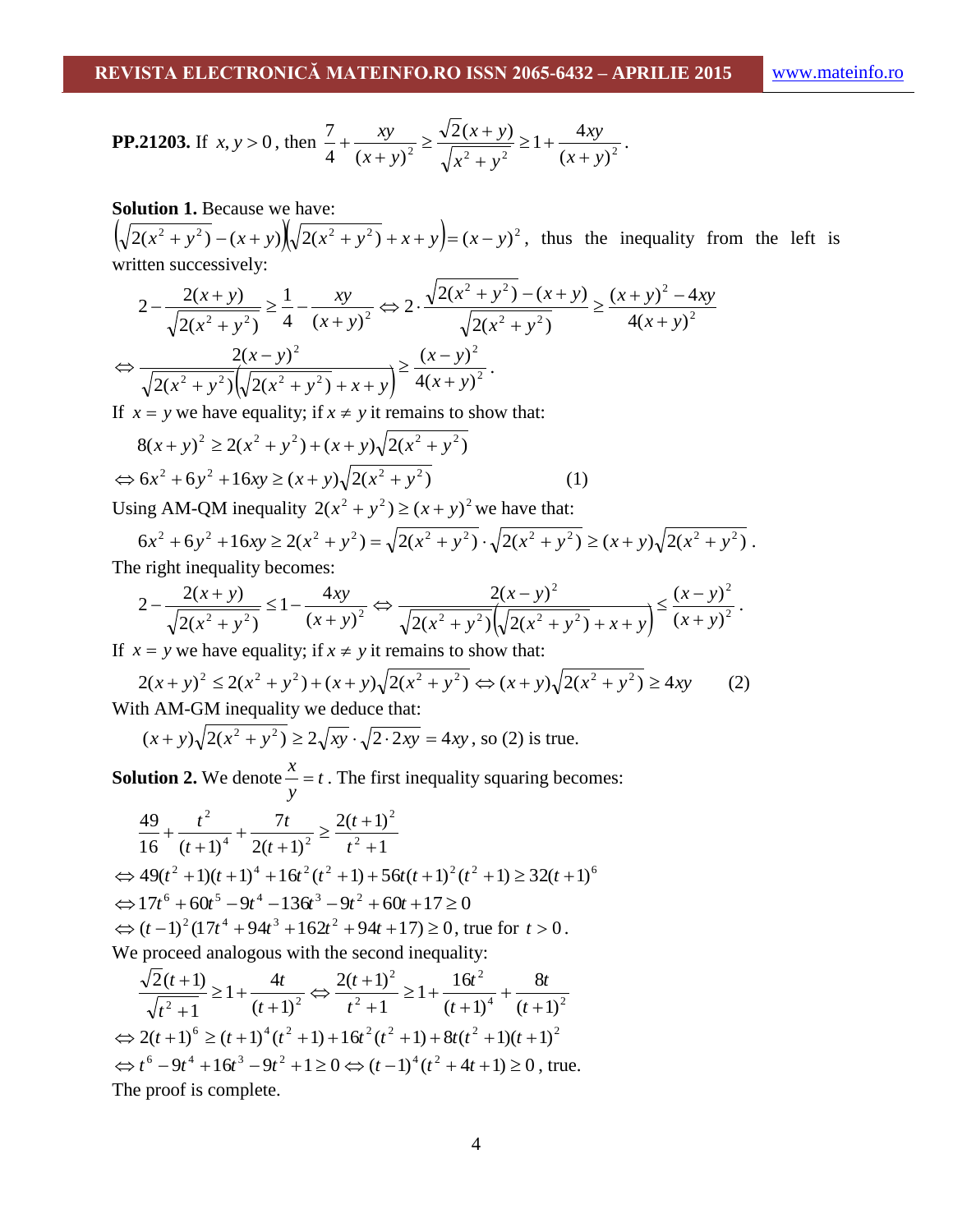**PP.21204.** If 
$$
x, y > 0
$$
, then: 
$$
\frac{(x+y)^2}{x^2 + y^2} \ge \left(\frac{1}{2} + \frac{2xy}{(x+y)^2}\right)^2.
$$

**Solution.** Using PP.21203, we obtain:

$$
\frac{2(x+y)}{\sqrt{x^2+y^2}} > \frac{\sqrt{2(x+y)}}{\sqrt{x^2+y^2}} \ge 1 + \frac{4xy}{(x+y)^2}, \text{ i.e.}
$$

 $\sqrt{2^2 + y^2}$  2  $(x + y)^2$ 2 2 1 *x y xy*  $x^2 + y$ *x y*  $\ddot{}$  $> -1$  $\overline{+}$  $\frac{+y}{-} > \frac{1}{2} + \frac{2xy}{-}$ , equivalent with the inequality from the statement.

**PP.21209.** If 
$$
a_k > 0
$$
 ( $k = 1, 2, ..., n$ ), then 
$$
\sum_{\text{cyclic}} \frac{a_1^2}{a_1 + 2a_2 + ... + na_n} \ge \frac{2}{n(n+1)} \sum_{k=1}^n a_k.
$$

**Solution.** By the inequality of Harald Bergström and the fact 2  $1 + 2 + ... + n = \frac{n(n+1)}{n}$ , we obtain:

$$
\sum_{\text{cyclic}} \frac{a_1^2}{a_1 + 2a_2 + \dots + na_n} \ge \frac{\left(\sum_{k=1}^n a_k\right)^2}{(1 + 2 + \dots + n)\sum_{k=1}^n a_k} = \frac{2}{n(n+1)} \sum_{k=1}^n a_k,
$$

and the proof is complete.

**PP.21213.** In all triangle *ABC* holds 
$$
\sum \frac{m_a m_b}{m_a + m_b - m_c} \ge m_a + m_b + m_c.
$$

**Solution.** We have:

$$
\sum \frac{m_a m_b}{m_a + m_b - m_c} - \sum m_a = \sum \left( \frac{m_a m_b}{m_a + m_b - m_c} - \frac{m_a + m_b}{2} \right) =
$$
\n
$$
= \sum \frac{m_a m_c - m_a^2 + m_b m_c - m_b^2}{2(m_a + m_b - m_c)} = \sum \left( \frac{m_a (m_c - m_a)}{2(m_a + m_b - m_c)} + \frac{m_b (m_c - m_b)}{2(m_a + m_b - m_c)} \right) =
$$
\n
$$
= \sum \frac{m_a (m_c - m_a)}{2(m_a + m_b - m_c)} + \sum \frac{m_b (m_c - m_a)}{2(m_a + m_b - m_c)} = = \sum \frac{m_a (m_c - m_a)}{2(m_a + m_b - m_c)} + \sum \frac{m_c (m_a - m_c)}{2(m_b + m_c - m_a)} =
$$
\n
$$
= \sum \left( \frac{m_a (m_c - m_a)}{2(m_a + m_b - m_c)} + \frac{m_c (m_a - m_c)}{2(m_b + m_c - m_a)} \right) =
$$
\n
$$
= \frac{1}{2} \sum (m_c - m_a) \cdot \frac{m_c^2 - m_a^2 - m_b (m_c - m_a)}{(m_a + m_b - m_c)(m_b + m_c - m_a)} =
$$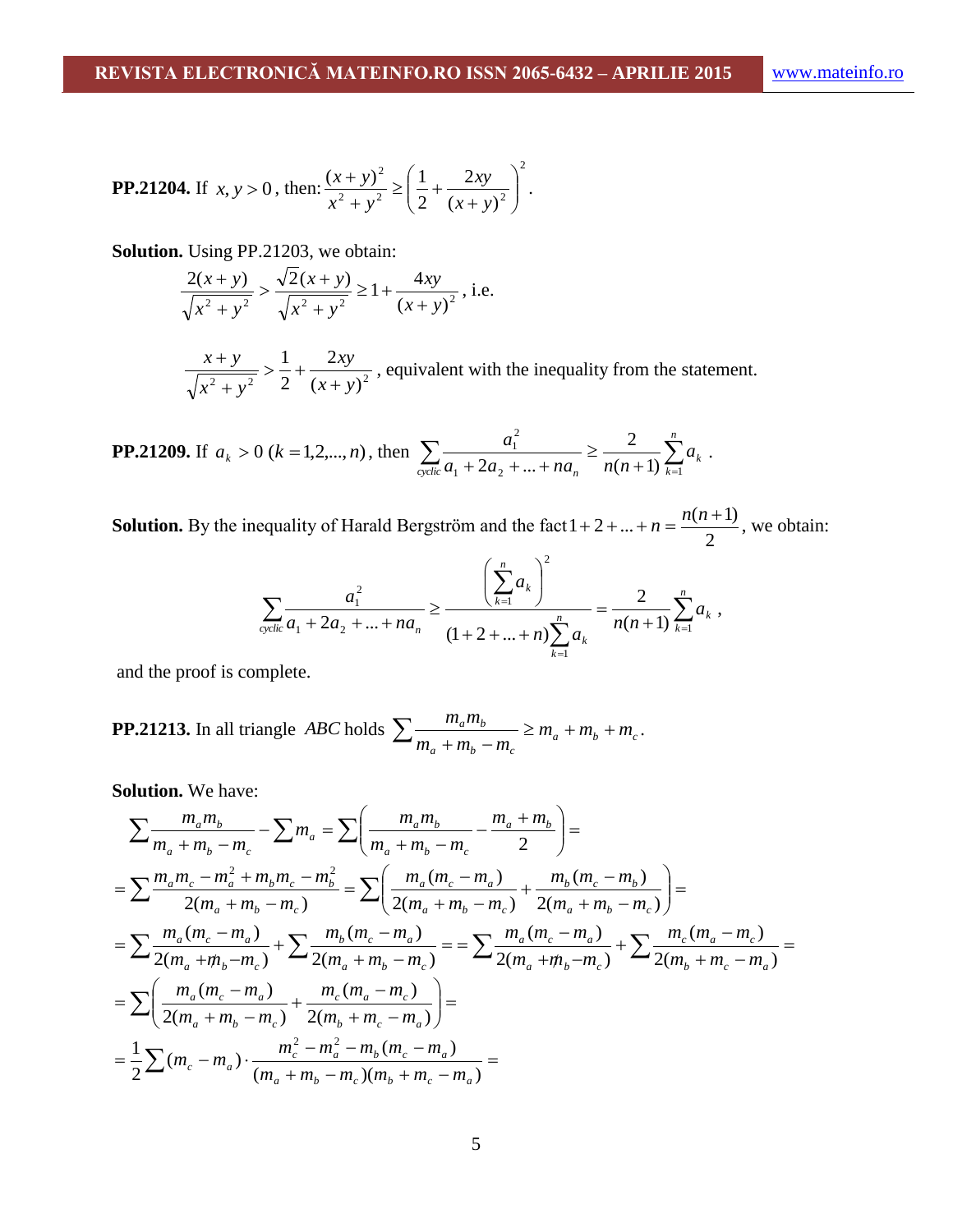0  $(m_a + m_b - m_c)(m_b + m_c - m_a)$  $(m_c - m_a)^2 (m_c + m_a - m_b)$ 2  $1\sum (m_c - m_a)^2$  $\geq$  $+m_h - m_c(m_h + m_c =\frac{1}{2}\sum \frac{(m_c - m_a)^2 (m_c + m_a - m_b)}{(m_a + m_b - m_c)(m_b + m_c - m_a)}$  $c$   $m_a$   $m_c$   $m_e$   $m_b$  $m_a + m_b - m_c$ ) $(m_b + m_c - m_c)$  $(m_c - m_a)^2 (m_c + m_a - m_a)$ , because the medians of an triangle can be the sides of an triangle, and we are done.

**PP.21233.** In all triangle *ABC* holds  $\prod_{n=1}^{\infty} \left(1 + ctg^2 \frac{A}{2}\right) \le$  $\left(1+ctg^2\frac{A}{2}\right)$  $\setminus$  $\Big(1+\Big)$ 4 1 2  $\left[1 + ctg^2 \frac{A}{2}\right] \leq \frac{1}{4}.$ Solution. The inequality from the enunciation is not true. For e.g if triangle *ABC* is equilateral we have  $ctg \frac{1}{2} = \sqrt{3}$ 2  $ctg \frac{A}{a} = \sqrt{3}$  and the given inequality becomes 4  $4^3 \leq \frac{1}{4}$ , false. We will prove that  $\prod_{n=1}^{\infty} \left(1 + ctg^2 \frac{A}{2}\right) \ge$  $\left(1+ctg^2\frac{A}{2}\right)$  $\setminus$  $\left(1+ctg^2\frac{A}{2}\right) \geq 64$ 2  $\left(1 + ctg^2 \frac{A}{2}\right) \ge 64$ . Indeed by the item 2.42 from Bottema, i.e.  $ctg \frac{1}{2}ctg \frac{1}{2}ctg \frac{1}{2} \ge 3\sqrt{3}$  $2 \frac{10}{2}$   $2 \frac{10}{2}$  $ctg \frac{A}{2} ctg \frac{B}{2} ctg \frac{C}{2} \ge 3\sqrt{3}$  and by Hölder' s inequality follows that:  $\left| 1 + c t g^2 \frac{A}{2} \right| \geq \left| 1 + \frac{3}{2} \right| c t g^2 \frac{A}{2} c t g^2 \frac{B}{2} c t g^2 \frac{C}{2} \right| \geq \left| 1 + \frac{3}{2} \right| 27 \right| = 64$ 1  $1 + ctg^2 \frac{A}{2} \geq 1 + \sqrt[3]{ctg^2} \frac{A}{2} ctg^2 \frac{B}{2} ctg^2 \frac{C}{2} \geq 1 + \sqrt[3]{27}$ 3  $\left| \frac{2}{2} \frac{A}{2} \right| \ge \left| 1 + \sqrt[3]{ctg^2} \frac{A}{2} ctg^2 \frac{B}{2} ctg^2 \frac{C}{2} \right| \ge \left( 1 + \sqrt[3]{27} \right)^3 =$  $\setminus$  $\overline{\phantom{a}}$ ſ  $|\geq |1+$  $\left(1+ctg^2\frac{A}{2}\right)$  $\prod \left(1 + ctg^2 \frac{A}{2}\right) \ge \left(1 + \sqrt[3]{ctg^2 \frac{A}{2} ctg^2 \frac{B}{2} ctg^2 \frac{C}{2}}\right) \ge \left(1 + \sqrt[3]{27}\right)^3 = 64,$ 

 $2 \begin{array}{c} 2 \end{array}$   $2 \begin{array}{c} 2 \end{array}$  2

 $\bigg)$ 

J

(1)

 $\overline{a}$ 

*n*

1

and we are done.

2

J

 $\setminus$ 

**PP.21243.** Let be  $k \in N^*$ , determine the sequence  $(a_n)_{n \geq 1}$  for which

 $1 + u_2 + ... + u_n$   $u_n$   $u_{n+1}$  $1 \quad k+1$  $\ldots + a_n \qquad a_n \qquad a_{n+1}$  $=\frac{k+1}{k+1} - \frac{k+1}{k+1}$  $a_1 + a_2 + ... + a_n$   $a_n$   $a_n$ *k a k*  $a_1 + a_2 + ... + a_n$  $\frac{k}{n} = \frac{k+1}{n} - \frac{k+1}{n}$  for all  $n \in N^*$ , when  $a_1 = k!a$  and  $a > 0$ .

**Solution.** We denote  $a<sub>1</sub>$ *a*  $b_n = \frac{a_n}{n}$  $\mathbf{a}_n = \frac{a_n}{n}$ ; the sequence  $(b_n)_{n \geq 1}$  satisfy the relation:  $v_1 + v_2 + ... + v_n$   $v_n$   $v_{n+1}$ 1  $k+1$  $\ldots + b_n$   $b_n$   $b_{n+1}$  $=\frac{k+1}{k} - \frac{k+1}{k}$  $a + b_2 + ... + b_n$   $b_n$   $b_n$ *k b k*  $b_1 + b_2 + ... + b$  $\frac{k}{l} = \frac{k+1}{l} - \frac{k+1}{l}$ , with  $b_1 = 1$ . For  $n = 1$ , we have 2 1 1 1 1 *b*  $\frac{k}{1} = \frac{k+1}{1} - \frac{k+1}{1}$ , so  $b_2 = k+1$ . For  $n = 2$ , we have 3 1 1 1  $1 + k + 1$   $k + 1$  *b k k k k*  $\frac{k}{k+1} = \frac{k+1}{k+1} - \frac{k+1}{k+1}$  $\ddot{}$  $=\frac{k+1}{k+1}$  $+ k +$ , so 2  $(k + 2)(k + 1)$ 3  $b_3 = \frac{(k+2)(k+1)}{2}$ .  $\setminus$ ſ  $+ n -$ 1 *k n*  $b_n = \begin{vmatrix} n+n-1 \\ n-1 \end{vmatrix}$ .

We prove by mathematical induction that:  $b_n = \begin{bmatrix} 1 & n-1 \\ n-1 & n \end{bmatrix}$  $\overline{\phantom{a}}$  $\setminus$  $=$ First we prove that:

we prove that:  
\n
$$
1 + \binom{k+1}{1} + \binom{k+2}{2} + \dots + \binom{k+n-1}{n-1} = \binom{k+n}{n-1}
$$

For this we use well-known formula  $\begin{bmatrix} m \\ n \end{bmatrix} = \begin{bmatrix} m & 1 \\ n-1 & n \end{bmatrix} + \begin{bmatrix} m & 1 \\ n & n \end{bmatrix}$ J  $\backslash$  $\overline{\phantom{a}}$  $\setminus$  $\left( m - \right)$  $\vert +$ J  $\backslash$  $\overline{\phantom{a}}$  $\setminus$ ſ  $\overline{a}$  $\overline{a}$  $\Big\} =$  $\bigg)$  $\setminus$  $\overline{\phantom{a}}$  $\setminus$ ſ *p m p m p*  $m \mid (m-1)$   $(m-1)$ 1 1 , so we deduce tha:

 $\overline{\phantom{a}}$  $\bigg)$  $\setminus$  $\overline{\phantom{a}}$  $\setminus$  $(k +$  $\vert = 1 +$  $\bigg)$  $\setminus$  $\overline{\phantom{a}}$  $\setminus$  $(k +$ 1 1 1 1  $(k+2)$  *(k)*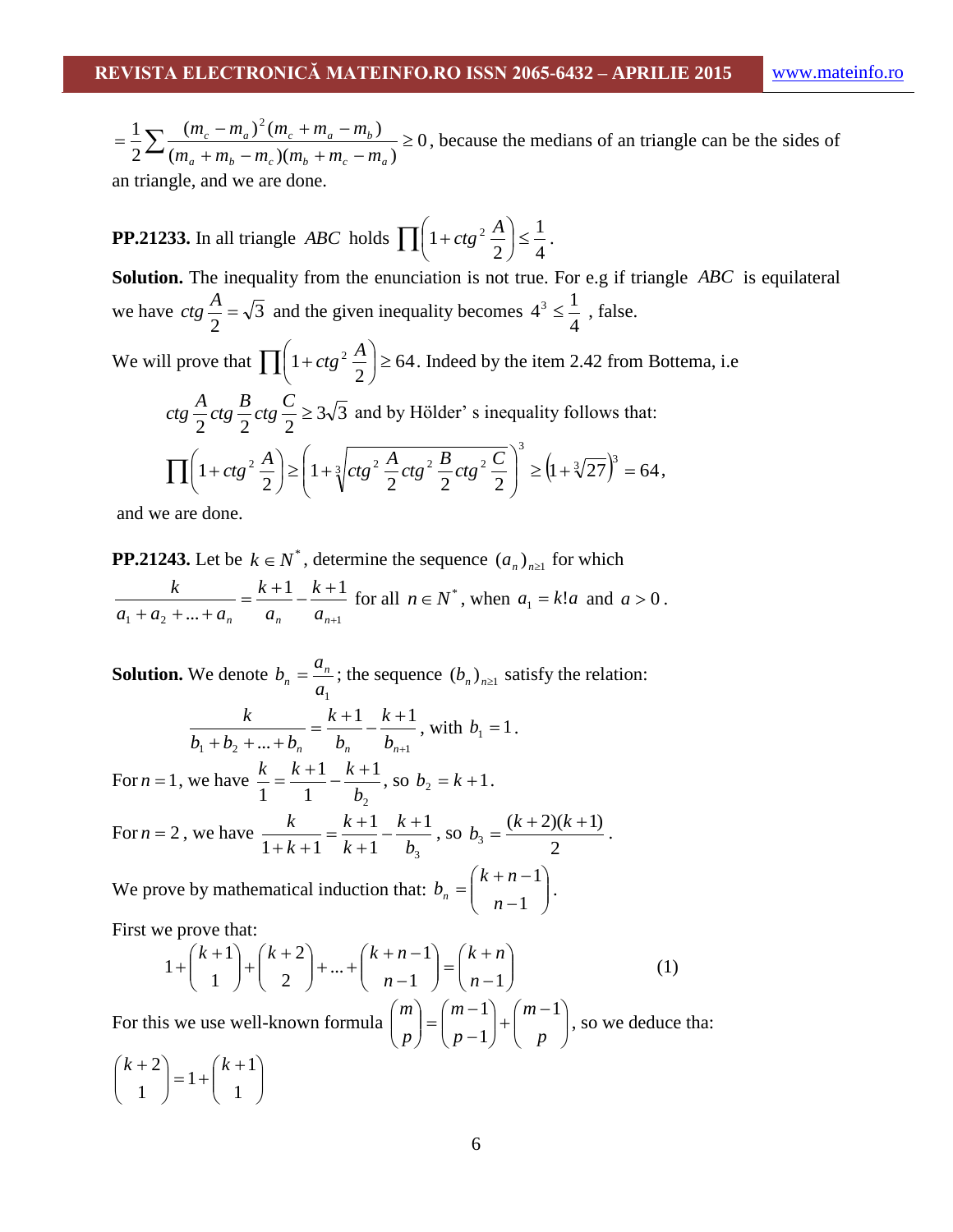$$
\binom{k+3}{2} = \binom{k+2}{1} + \binom{k+2}{2}
$$
\n
$$
\binom{k+4}{3} = \binom{k+3}{2} + \binom{k+3}{3}
$$
\n
$$
\dots
$$
\n
$$
\binom{k+n}{n-1} = \binom{k+n-1}{n-2} + \binom{k+n-1}{n-1}.
$$
\nAdding up we obtain (1).  
\nWe deduce that:  
\n
$$
\frac{k}{b_1 + b_2 + \dots + b_n} = \frac{k+1}{b_n} - \frac{k+1}{b_{n+1}} \Leftrightarrow \frac{k}{1 + \binom{k+1}{1} + \dots + \binom{k+n-1}{n-1}} = \frac{k+1}{\binom{k+n-1}{n-1}} - \frac{k+1}{b_{n+1}}
$$
\n
$$
\Leftrightarrow \frac{k+1}{b_{n+1}} = \frac{k+1}{\binom{k+n-1}{n-1}} - \frac{k}{\binom{k+n}{n-1}},
$$
 and because:  
\n
$$
\binom{k+n}{n-1} = \frac{k+n}{k+1} \binom{k+n-1}{n-1},
$$
 follows that:  
\n
$$
\frac{k+1}{b_{n+1}} = \frac{k+1}{\binom{k+n-1}{n-1}} - \frac{k(k+1)}{(k+n) \binom{k+n-1}{n-1}} \Leftrightarrow \frac{1}{b_{n+1}} = \frac{n}{(k+n) \binom{k+n-1}{n-1}}.
$$
\nTherefore,  $b_{n+1} = \frac{k+n}{n} \binom{k+n-1}{n-1} = \binom{k+n}{n}$ , and by mathematical induction we prove that for any *n*,  $b_n = \binom{k+n-1}{n-1}$ .

Returning to the sequence  $(a_n)_{n\geq 1}$  yields that:

$$
a_n = k! a \cdot \binom{k+n-1}{n-1} = a \cdot \frac{(k+n-1)!}{(n-1)!}
$$
. The proof is complete.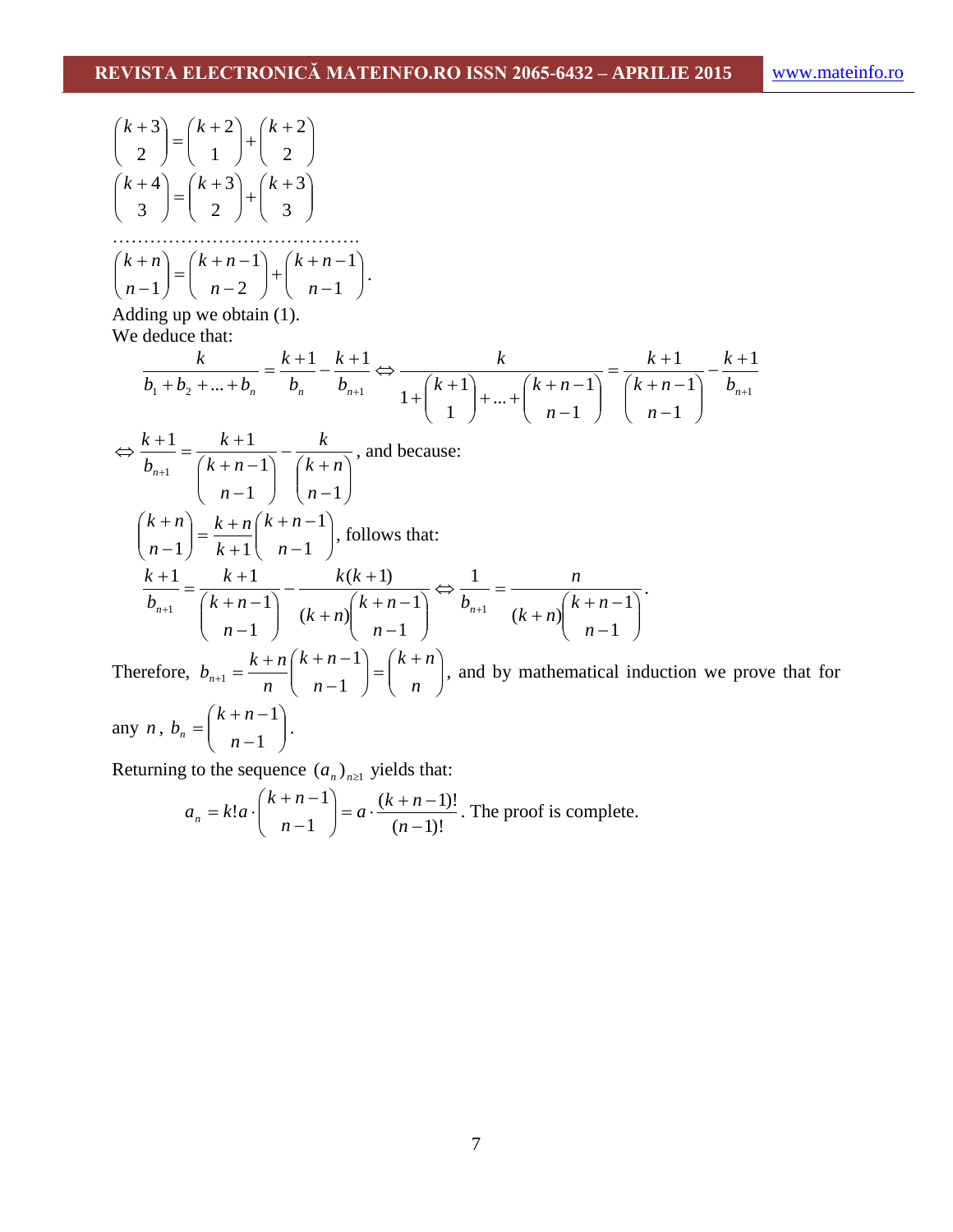# **2.Ecuații cu variabile separabile – Aplicație pentru o transformare politropă**

**Prof. Boer Elena Milena, Școala Gimnaziala Vulcan, Brașov**

Ecuațiile cu variabile separabile sunt acele ecuații diferențiabile pentru care funcția din membrul drept are forma:

$$
f(x, y(x)) = g(x)h(y)
$$
,

Astfel:

$$
y'(x) = \frac{dy}{dx} = f(x, y(x)) = g(x)h(y).
$$

După separarea variabilelor se obține soluția următoare:

separarea variablelor se obține soluția următoare:  
\n
$$
\frac{dy}{h(y)} = g(x)dx \Rightarrow \int_{y_0}^{y} \frac{ds}{h(s)} = \int_{x_0}^{x} g(s)ds \Rightarrow G(y(x)) - G(y_0) = \int_{x_0}^{x} g(s)ds \Rightarrow
$$
\n
$$
y(x) = G^{-1}\left(G(y_0) + \int_{x_0}^{x} g(s)ds\right).
$$

Ca aplicație voi prezenta o transformare termodinamică fundamentală și anume transformarea adiabatică care reprezintă un caz particular de transformare politropă.

În cazul transformării politrope capacitatea calorică 
$$
C = \frac{\delta Q}{dT} = \text{const.}
$$
 (1)

Pentru un sistem simplu pe baza principiului întâi al termodinamicii putem să scriem că  $C dT = dU + A da$ , unde T este temperatura, U este energia internă, a este un parametru extern (exemplu volumul), A este parametrul de forță conjugat cu parametrul extern a (exemplu presiunea).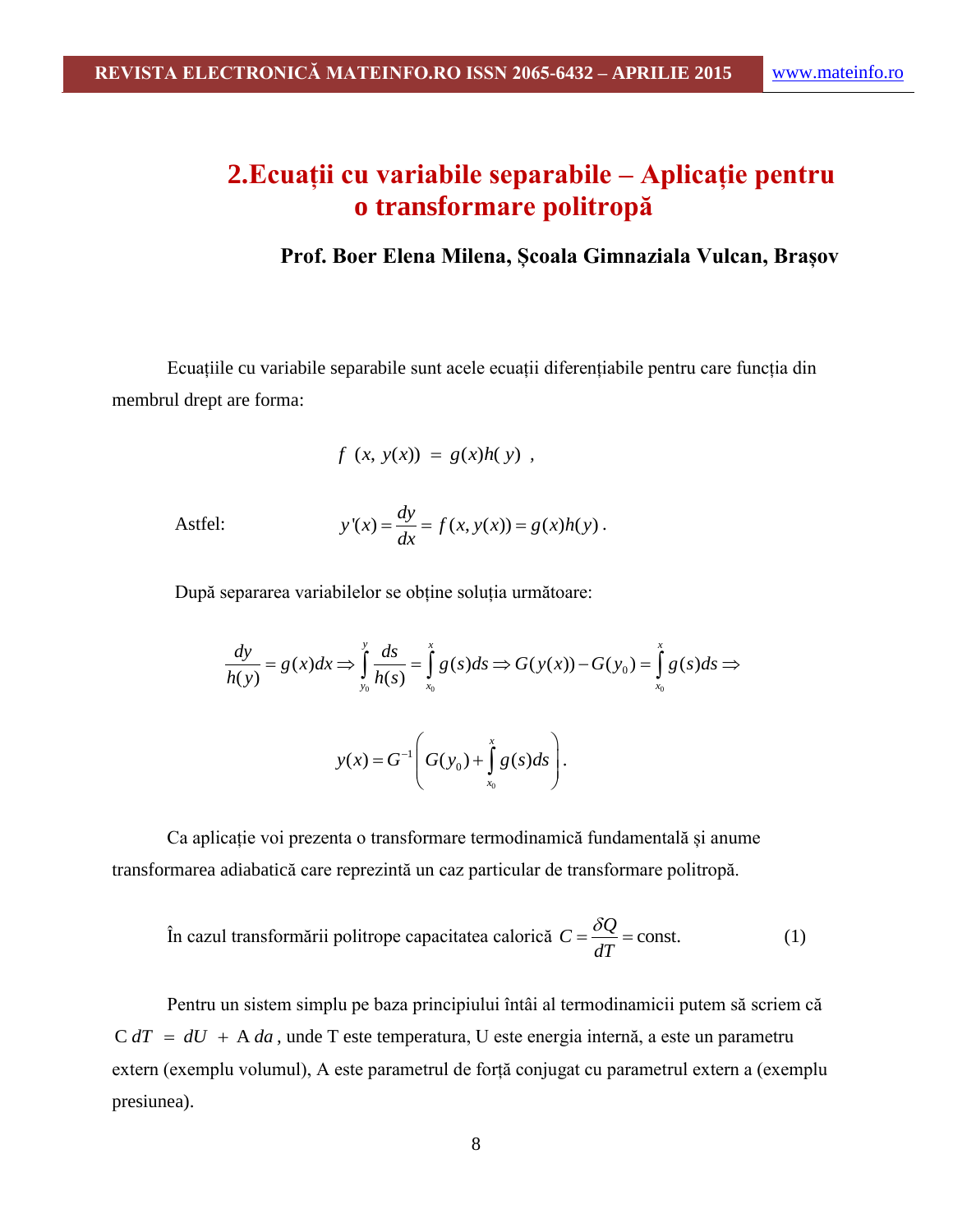Tinând cont de ecuația calorică de stare 
$$
U = U(a,T)
$$
 și de relația  $C_a = \left(\frac{\partial U}{\partial T}\right)_a$ ,  $(C_a -$ 

capacitate calorică referitoare la transformarea în care parametrul *a* este menținut constant) obținem:

$$
(C - C_a) dT = \left[ A + \left( \frac{\partial U}{\partial a} \right)_T \right] da \tag{2}
$$

Dacă 
$$
C \neq C_a
$$
 vom avea:  $dT + \frac{C_A - C_a}{C_a - C} \left(\frac{\partial T}{\partial a}\right)_A da = 0$  (3)

Aici am ținut cont de relația Robert-Mayer:  $C_A - C_a$  $\int_T$   $\int \partial T \int_A$  $C_A - C_a = \left[ \left( \frac{\partial U}{\partial a} \right) + A \right] \left( \frac{\partial a}{\partial a} \right)$  $\frac{\partial}{\partial a}$  + A  $\left| \frac{\partial a}{\partial T} \right|$  $\left[\left(\frac{\partial U}{\partial \omega}\right)_{\pm A}\right](\frac{\partial a}{\partial \omega})$  $-C_a = \left[ \left( \frac{\partial U}{\partial a} \right)_T + A \right] \left( \frac{\partial a}{\partial T} \right)_A.$ .

Conform ecuației termice de stare:  $T = T(A, a)$ 

Prin urmare: 
$$
dT = \left(\frac{\partial T}{\partial A}\right)_a dA + \left(\frac{\partial T}{\partial a}\right)_A da
$$
.

Atunci relația (3) poate fi scrisă sub forma:  $\left| \frac{\partial I}{\partial x} \right| dA + \frac{C_A - C}{a} \left| \frac{\partial I}{\partial x} \right| da = 0$  $\int_a^a C_a - C \cdot \partial a \cdot \int_A$  $\left(\frac{T}{A}\right) dA + \frac{C_A - C}{C_A - C} \left(\frac{\partial T}{\partial a}\right) da$  $\frac{I}{A}$   $\int_a^L dA + \frac{C_A - C}{C_a - C} \left( \frac{\partial I}{\partial a} \right)$  $\left(\frac{\partial T}{\partial A}\right)_a dA + \frac{C_A - C}{C_a - C} \left(\frac{\partial T}{\partial a}\right)_A da = 0$ (4)

Să particularizăm relația (4) pentru un gaz ideal:

$$
\left(\frac{\partial T}{\partial p}\right)_V dp + \frac{C_p - C}{C_V - C} \left(\frac{\partial T}{\partial V}\right)_p dV = 0
$$
\n(5)

Introducem indicile politrop: 
$$
n = \frac{C_p - C}{C_V - C}
$$
 (6)

Derivatele din relația (5) pot fi obținute cu ușurință din ecuația Clapeyron-Mendeleev:

$$
\left(\frac{\partial T}{\partial p}\right)_V = \frac{V}{R}, \qquad \left(\frac{\partial T}{\partial V}\right)_p = \frac{p}{R}
$$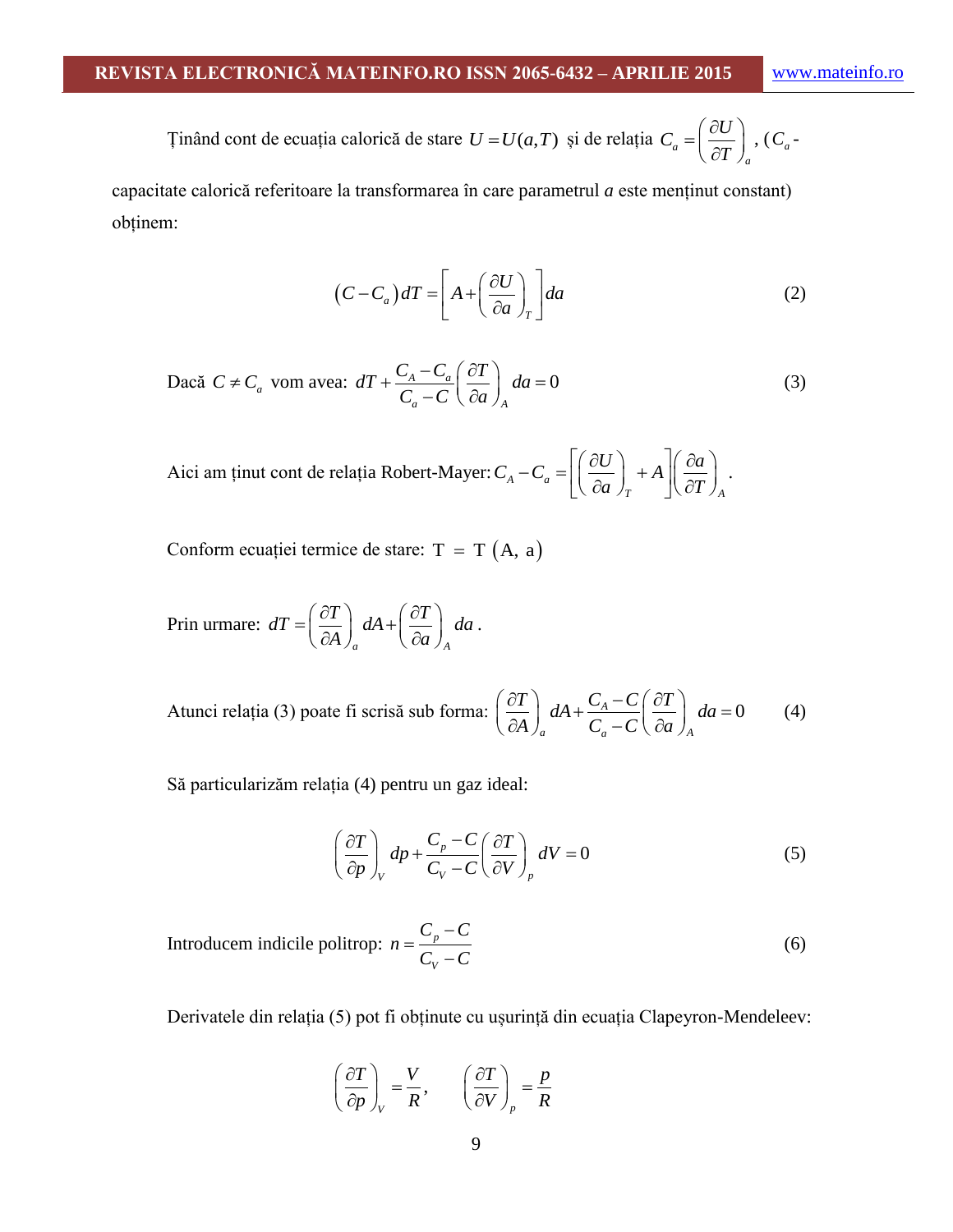Rezultă:

 $V dp + np dV = 0$ 

Sau:

$$
\frac{dp}{p} = -n\frac{dV}{V}
$$

Integrând ecuația de mai sus obținem:  $\int \frac{dp}{dt} = -n \int \frac{dV}{dt} + C_1$  $\int \frac{dp}{p} = -n \int \frac{dV}{V} + C_1$ , unde  $C_1$  este o constantă.

Astfel,  $\ln p + n \ln V = C_1 \Rightarrow \ln(pV^n) = C_1$ 

Am obținut astfel ecuația transformării politrope:  $pV^n$  = const. (7)

În cazul transformării adiabatice *C* = 0, deci ecuația transformării va fi dată de

$$
pV^{\gamma} = \text{const.} \tag{8}
$$

unde coeficientul  $\gamma = \frac{c_p}{g}$ *V C C*  $\gamma = \frac{v_p}{g}$  se numește *exponent adiabatic*.

Ecuația (8) este binecunoscuta ecuație Poisson pentru transformarea adiabatică.

#### **Bibliografie:**

- 1. Marin, M. și Marinescu C., *Ecuatii diferentiale si integrale,* Editura Tehnica, Bucuresti, 1996.
- 2. Șerban Țițeica Termodinamica, Editura Academiei Republicii Socialiste Romania 1982.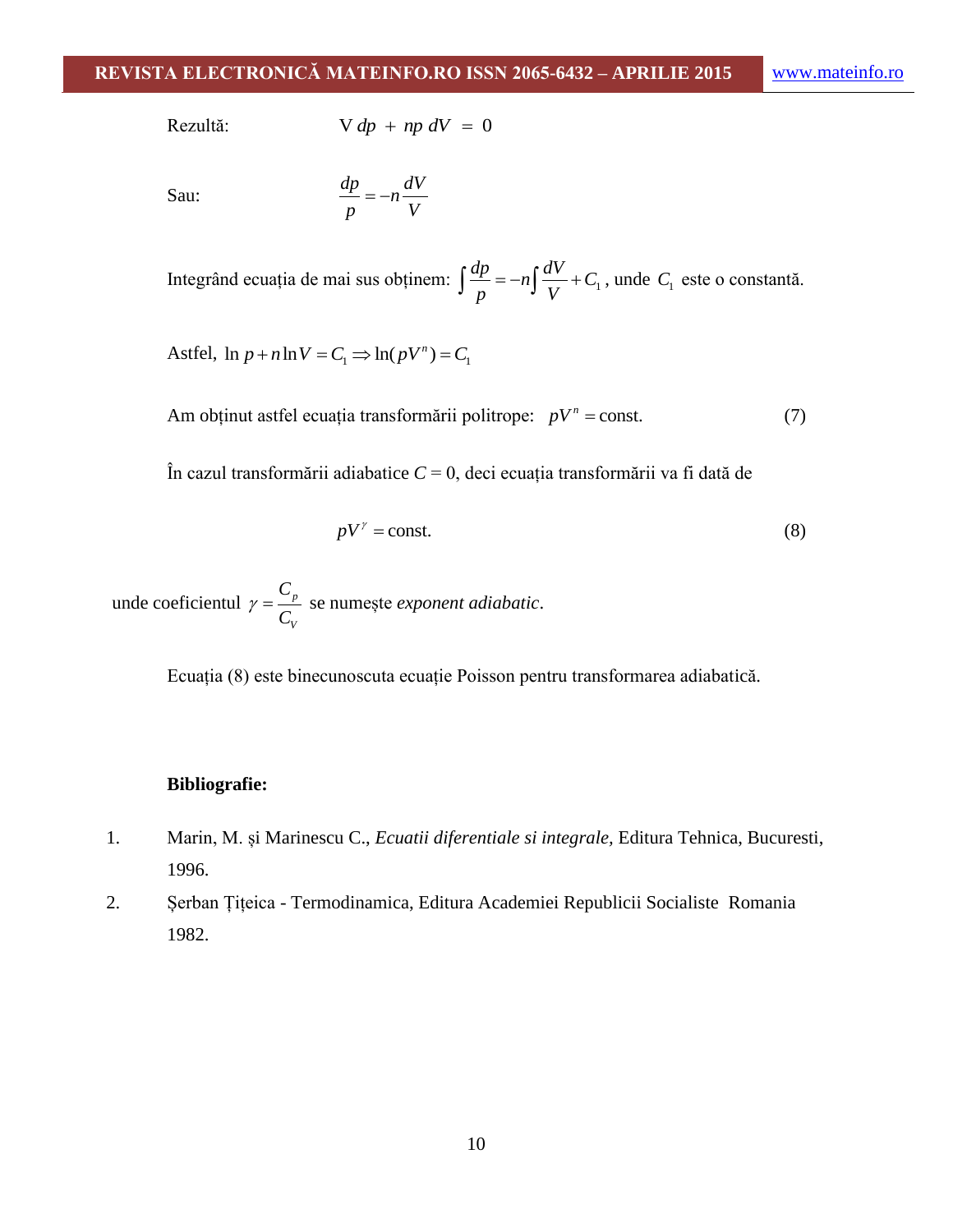# **3. INEGALITĂŢI GEOMETRICE ÎN TRIUNGHI**

**Prof. Andrei Dobre C.N. "Nichita Stănescu" Ploiești**

*1. Să se demonstreze că, o mediană a unui triunghi este mai mică decât semisuma laturilor ală turate cu ea.* Solutie:

Fie triunghiul ABC şi mediana AA' ; prelungim  $aceasta$  mediană cu o lungime  $[A'A'] \equiv [AA']$ Se demonstrează, uşor, congruenţa triunghiurilor *ABA' si CA'A"* ( cazul de congruenta , latura , unghi latura), de unde rezulta  $[AB] \equiv [CA$ <sup>"</sup>].

În triunghiul *ACA"* avem [*AA"*] < [*AC*] + [*CA"*] şi, cum  $[A'A''] \equiv [AA'']$ , rezultă că  $AA' < \frac{AB}{2}$  $AA' < \frac{AB+AC}{2}$ 



2..*Fie triunghiul ABC, in care m*∠(BAC) > *m∠*(ABC) + *m∠*(ACB) și fie D mijlocul segmentului *[ BC ].Să se arate că*  2  $AD < \frac{BC}{2}$ .

Solutie:

 $(BAC) = m\angle(BAD) + m\angle(DAC)$  $m\angle (BAC) = m\angle (BAC)$ <br>(ABC) +  $m\angle (ACB)$ , *Ávem m*  $\angle$ (*BAC*) = *m*  $\angle$ (*BAD*) + *m*  $\angle$ (*DAC vem m∠(BAC) = m∠(BAD)* + *m∠(I*<br>*m∠(ABC)* + *m∠(ACB), din ipote*ză  $\angle(BAC) = m\angle(BAD) + m\angle(DAC)$  $\angle$ Avem m $\angle$ (BAC) = m $\angle$ (<br>> m $\angle$ (ABC) + m $\angle$ (ACB

De aici rezultă ca

 $D$ e alci rezuna ca $m\angle(BAD) > m\angle(ABC)$ , de unde  $BD \ge AD$  sau m∠(BAD) > m∠(ABC), de unde BD ≥ AD sai<br>m∠(DAC) > m∠(ACB), de unde DC > AD. *m∠(DAC) > m∠(ACB), de unde DC > AD.*<br>*Din BD > AD și DC > AD,* adunându−le,

 $\frac{B}{2}$ se obține AD  $\lt \frac{B}{2}$  $\lt \frac{BC}{1}$ 

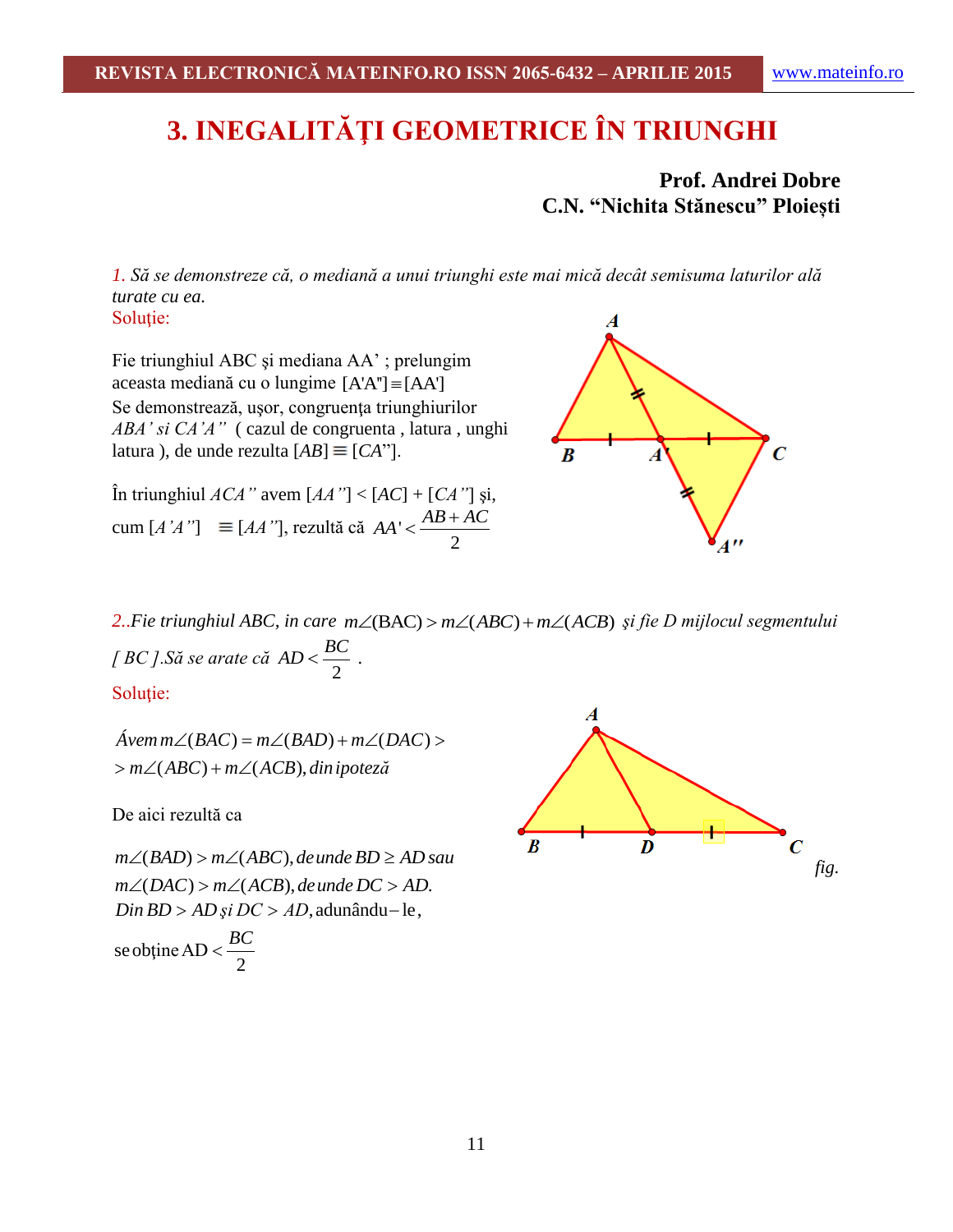*3*.*Două triunghiuri sunt asezate astfel încât au o latură comună, iar alte două laturi se intersectează.Să se demonstreze că, suma lungimilor laturilor care se intersectează este mai mare decât suma lungimilor laturilor care nu se intersectează.* Soluție:

Fie *AC* latura comuna triunghiurilor *ABC* si *ADC* si, fie *E* punctul de intersectie al laturilor *AD* si *BC.*Din triunghiurile *AEB*  si *CDE,* rezultă, respectiv, că *AE + BE > AB*  şi *EC + ED > CD,* care, adunate membru cu membru, şi ţinând seama ca *AE + ED = AD,*  iar *BE + EC = BC,* conduc la *AD + BC > AB + CD.*



 $4.$ Fie triunghiul ABC și M,N două puncte astfel încât  $B \in (MC)$  și  $C \in (BN)$ . Să se demonstreze că:  $m(\angle MAN)$  <  $m(\angle ABC)$  +  $m(\angle BAC)$  +  $m(\angle ACB)$ . *că:*  $m(\angle MAN) < m(\angle ABC) + m(\angle BAC) + m(\angle ACB)$ . **Soluţie:**

Fie triunghiul ABC și punctele  $M$  și  $N \in BC$ , astfel încât  $B \in (MC)$  și  $C \in (BN)$ 

În această situaţie *ABC* este unghi exterior triunghiului ABM, *ACB* este unghi exterior triunghiului ACN.

Conform teoremei unghiului  $m(\angle ABC) > m(\angle MAB), m(\angle ACB) > m(\angle NAC).$  $Deci: m(\angle MAN) = m(\angle MAB) + m(\angle BAC) + m(\angle CAN)$  $m(\angle ABC) + m(\angle BAC) + m(\angle ACB)$ 



*5*.*(Problema 0.110 G.M. nr.10/1980): În triunghiul ABC notăm cu M,N,P mijloacele laturilor AB ,*   $B(E)$ ,  $(CA)$  *şi fie*  $D \in [MB]$ ,  $E \in [NC]$ , *şi*  $F \in [PA]$ . Să se demonstreze că:  $S_{[DEF]} \geq S_{[MPN]}$ .

Soluţie: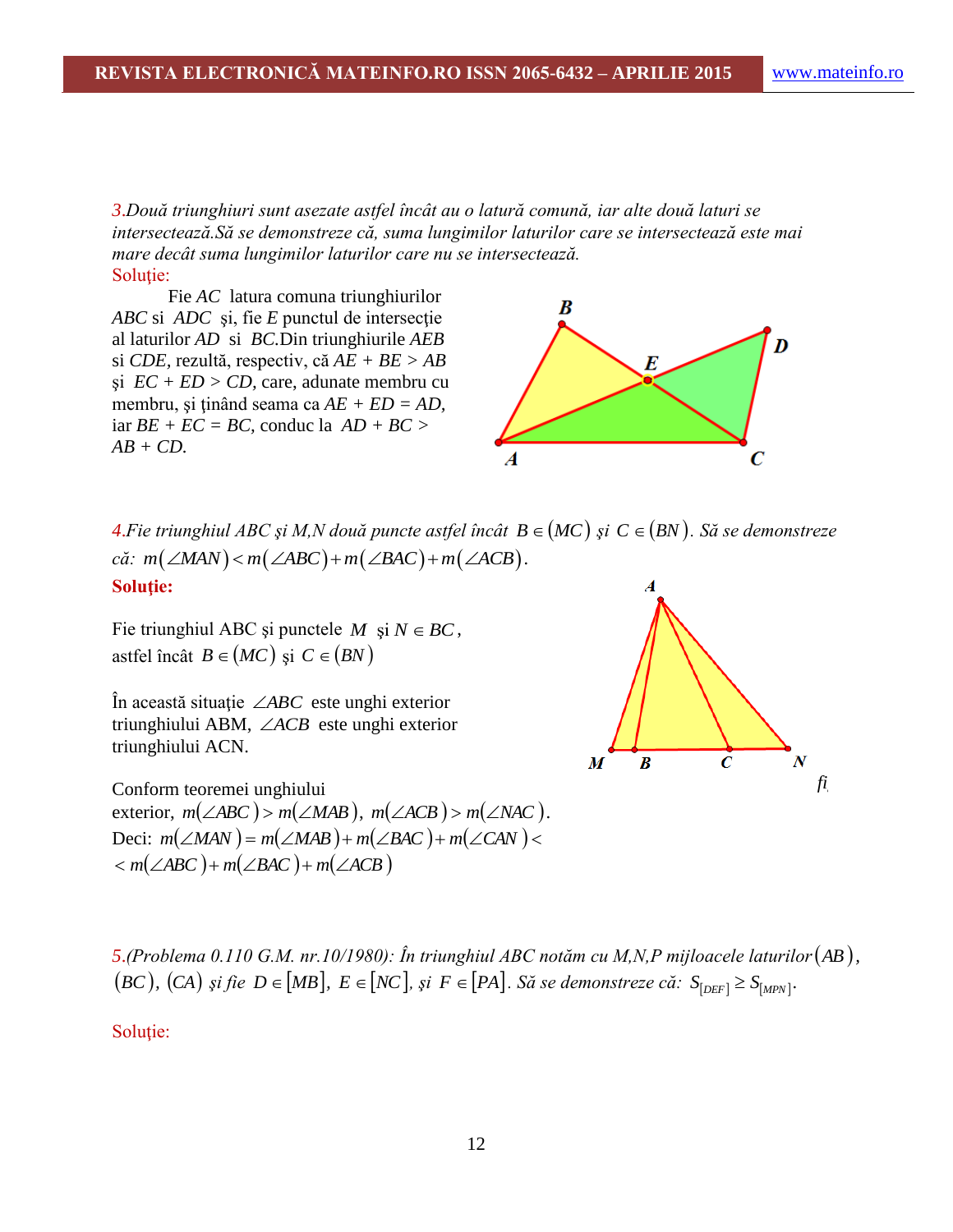Fie triunghiul ABC şi M,N,P mijloacele laturilor *AB* , *BC*, *CA* , iar *D MB*, *E NC* , şi *F PA* (fig.II.5.1). Considerăm *AD xAB* ; *BE yBC* ; *CF zAC* , evident *x*, *y*,*z* 1/ 2,1. *x y AB AC AD AF AB AC A AD AF A S S ABC ADF* 1 1/ 2 sin 1/ 2 sin . În mod analog: *y x S S ABC BED* 1 , iar *z y S S ABC CFE* 1 . Cum *x*, *y*,*z* 1/ 2,1 avem: *x* 1/ 2*y* 1/ 2 *y* 1/ 2*z* 1/ 2*x* 1/ 2 0 ceea ce implică:

 $xy - (1/2)(x + y) + 1/4 + yz - (1/2)(y + z) + 1/4 + zx - (1/2)(z + x) + 1/4 \ge 0$  și, deci  $xy + yz + zx - (1/2)(x + y) + (y + z) + (z + x)| + 3/4 \ge 0$ , de unde rezultă:  $xy + yz + zx - (x + y + z) + 3/4 \ge 0$  și prin urmare  $(x + y + z) - (xy + yz + zx) \le 3/4$ . Notăm cu  $\alpha = (S_{[ADE]} + S_{[BED]} + S_{[CFE]}) / S_{[ABC]}$ , obținem:  $\alpha = x(1-z) + y(1-x) + z(1-y) = (x + y + z) - y(1-z)$  $-(xy + yz + zx)$  și deci  $\alpha \leq 3/4$ . Pe de altă parte,  $\left(S_{[AMP]} + S_{[BMN]} + S_{[CPN]}\right)/S_{[ABC]} =$  $(\angle A)$  $(\angle A)$  $(\angle B)$  $(\angle B)$  $(\angle C)$  $(\angle C)$  $=$  $-CB \cdot \sin(\angle$  $\cdot$  CN  $\cdot$  sin( $\angle$  $\ddot{}$  $\cdot BC \cdot \sin(\angle$  $-BN \cdot \sin(\angle$  $\ddot{}$  $\cdot$  AC  $\cdot$  sin( $\angle$  $\cdot AP \cdot \sin(\angle$  $CA \cdot CB \cdot \sin(\angle C)$  $CP \cdot CN \cdot \sin(\angle C)$  $BA \cdot BC \cdot \sin(\angle B)$ *BM*  $\cdot$  *BN*  $\cdot$  sin( $\angle B$  $AB \cdot AC \cdot \sin(\angle A)$  $AM \cdot AP \cdot \sin(\angle A)$ sin sin sin sin sin sin 4 3 2 1 2 1 2 1 2 1 2 1 2  $=$  $\frac{1}{2}$ ,  $\frac{1}{2}$ ,  $\frac{1}{2}$ ,  $\frac{1}{2}$ ,  $\frac{1}{2}$ ,  $\frac{3}{2}$   $=$   $\frac{3}{4}$  și cum  $S_{[MPN]}$  = (1/4) $S_{[ABC]}$ , iar  $S_{[DEF]}$  = (1 -  $\alpha$ ) $S_{[ABC]}$ , având în vedere cele de mai sus,  $S_{[DEF]} \geq S_{[MNP]}$ .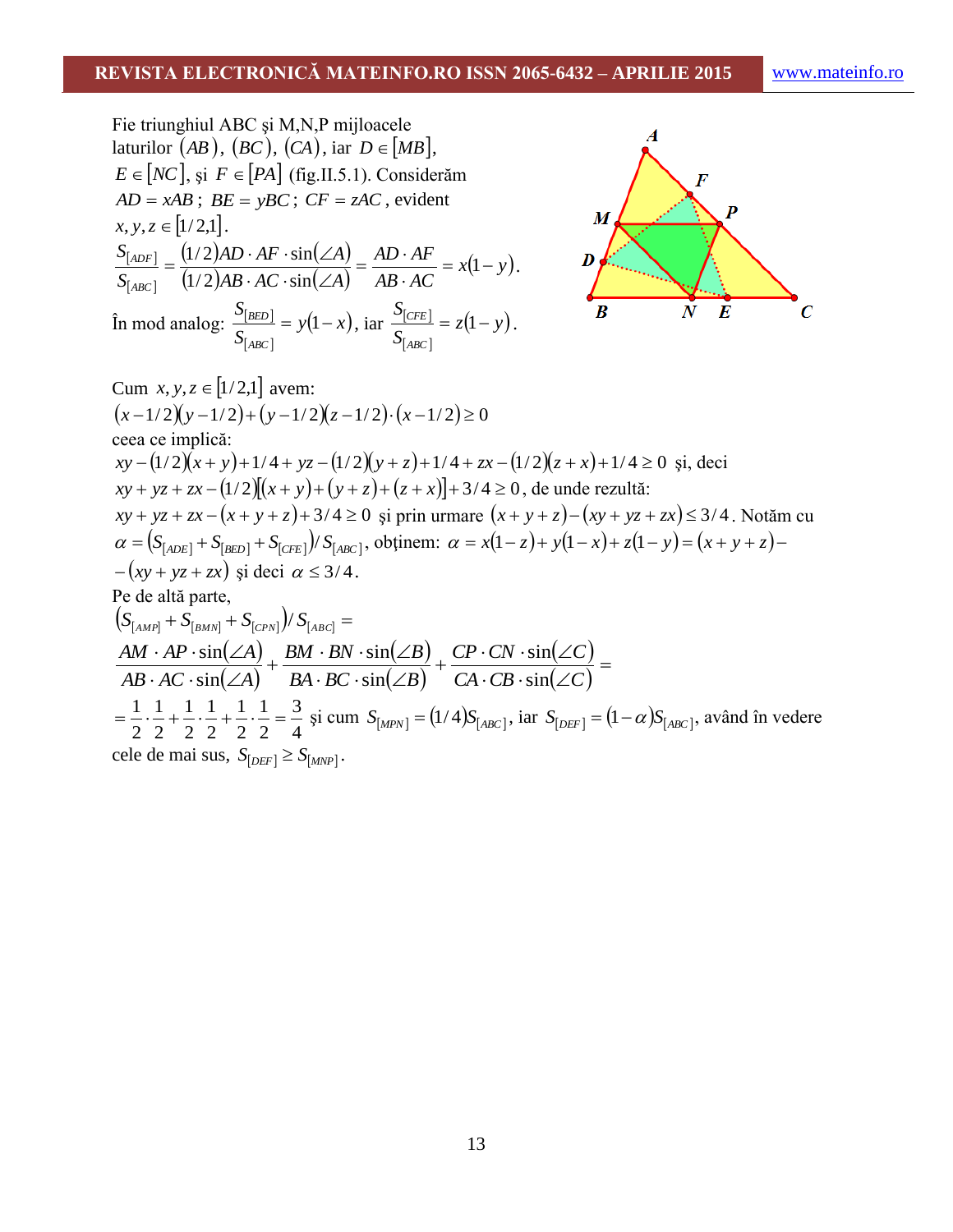## **4.Câteva probleme interesante de clasa a VI-a**

#### **Profesor Ivănuş Nicolae**

#### **Şcoala Gimnazială, sat Mologeşti, comuna Laloşu**

**Problema 1:** Se dă o balanță. Care este numărul minim de greutăți necesare pentru a putea cântări orice obiect care are 1,2,3,...,39 kg.

**Soluţie:** Orice număr natural poate fi scris ca sumă a puterilor lui 2 mai mici decât el, deci răspunsul imediat ar fi 6 greutați (1,2,4,8,16,32). Fiind însă vorba despre o balanță, greutățile se pot aseza și pe celălalt taler, altfel spus se poate folosi și semnul minus. Deci sunt suficiente puterile lui 3, în cazul lui 39 primele 4 puteri (1,3,9,27). Ex: 38=27+3+9-1.

**Problema 2:** Se ştie că fracţia  $7n + 3$  $3n + 2$  $\ddot{}$  $\ddot{}$ *n*  $\frac{n+2}{n}$ , cu n număr natural impar, este reductibilă. Aflați

ultima cifră a numărului n.

**Solutie:** Fie d=(3n+2,7n+3),  $d/3n+2 \Rightarrow d/21n+14$  $d/7n+3 \Rightarrow d/21n+9$ ;  $d/5$ , fracția este reductibilă  $\Rightarrow d=5$ ,  $5/3n+2 \Rightarrow u(n) \in \{1,6\},\$ /7n+3  $\Rightarrow$  u(n)  $\in$  {1,6},

n natural impar  $\Rightarrow$  u(n) =1.

**Problema 3:** Fie numerele *ab* şi *cd* .

**a**) Arătați că nu există astfel de numere care verifică  $\overline{ab} + \overline{cd} = b^a + d^c + 1$ .

**b**)Dați un exemplu de două numere (de această formă), astfel încât  $\overline{ab} + \overline{cd} = b^a + d^c$ .

#### **Soluţie:**

**a**) -Dacă b și d pare:  $\overline{ab}$  par,  $\overline{cd}$  par $\Rightarrow$   $\overline{ab}$  +  $\overline{cd}$  par;  $b^a$  par,  $d^c$  par $\Rightarrow$   $b^a$  +  $d^c$  + 1 impar; -Dacă b și d impare: *ab* impar, *cd* impar $\Rightarrow$  *ab* + *cd* par; *b*<sup>*a*</sup> impar, *d*<sup>*c*</sup> impar $\Rightarrow$  *b*<sup>*a*</sup> + *d*<sup>*c*</sup> + 1 impar; -Dacă b par și d impar: *ab* par, *cd* impar  $\Rightarrow$  *ab* + *cd* impar; *b*<sup>*a*</sup> par, *d*<sup>*c*</sup> impar  $\Rightarrow$  *b*<sup>*a*</sup> + *d*<sup>*c*</sup> + 1 par;